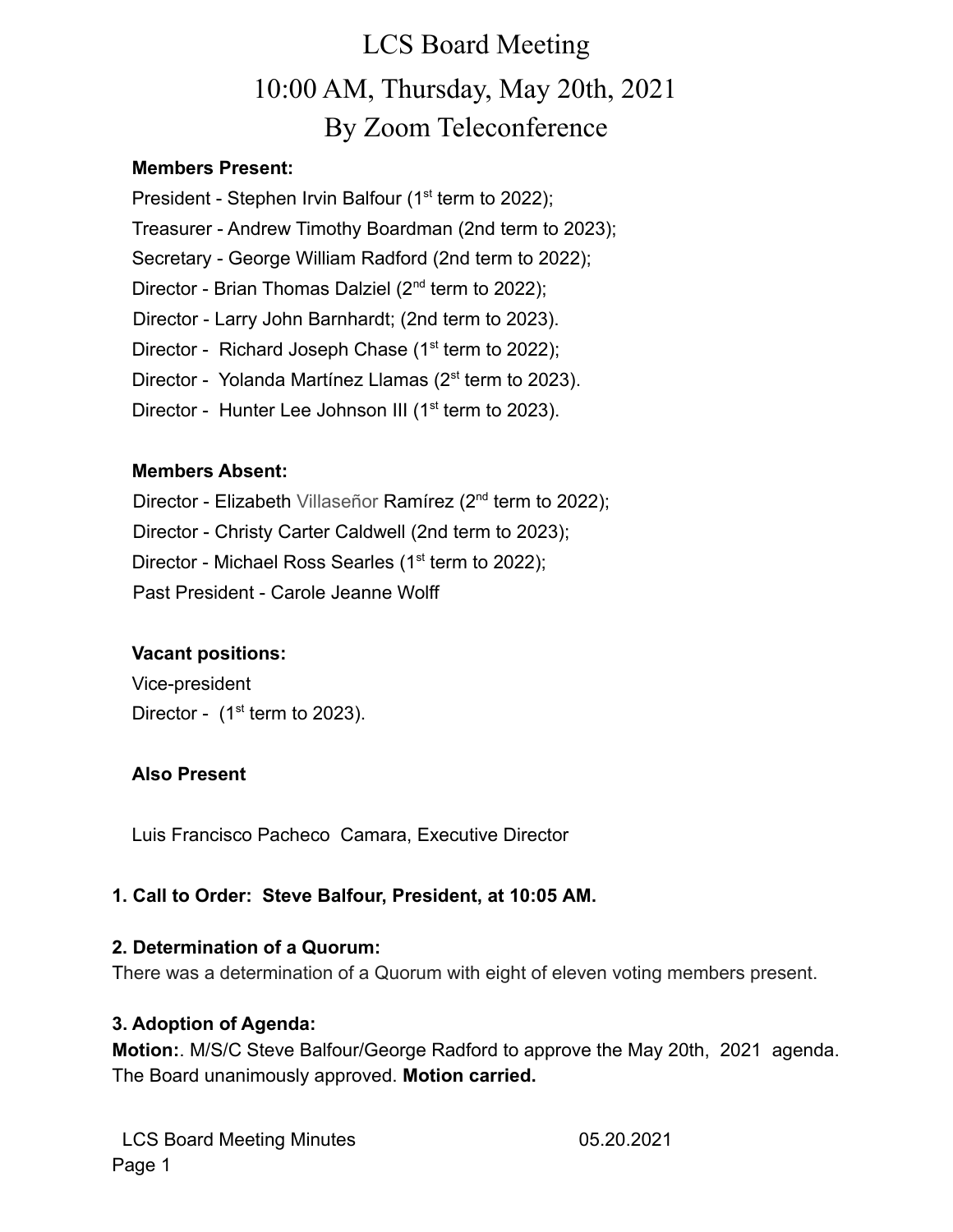## **4. President's Report: Steve Balfour**

- Cruz Roja Event, June 9 A special event concert is planned to support badly needed repairs to the Cruz Roja buildings in Chapala.
- Pride Event activities on campus are planned for June 18, 19, 20
- Conecciones Magazine will be printed for the June edition
- Retreat Follow Up
	- Annual Fund
	- Board Development Committee Hunter Johnson will lead the committee.
	- Other Committees need Board members to step up to lead.
- Concerts in the Park. See Executive Directors report below for details

## **5. Secretary's Report: George Radford**

The Minutes of the Board Meeting on April 15th, 2021.

● .**Motion** M/S/C George Radford/ Tim Boardman to approve the minutes of the April 15th Board meeting. The Board unanimously approved. **Motion Carried.**

Minutes of August 20, 2020 were delivered to Bancomer for updating of signatures over 12 weeks ago. No response. George Radford will continue to follow up with the branch manager.

Minutes of the March, 2021 aGM meeting are still in the hands of Notario #2 for translation and protocolization.

**6. Treasurer's report:** Tim Boardman, Treasurer.

### **Month of April**

Good month overall. Donations being under budget is more than offset by Membership and the Fundraising (Concerts in the park). Admin also includes a \$34,500 finiquito paid to the office staff member and a payment of \$11,000 to have the staff tested for COVID after the false notices were posted in late April.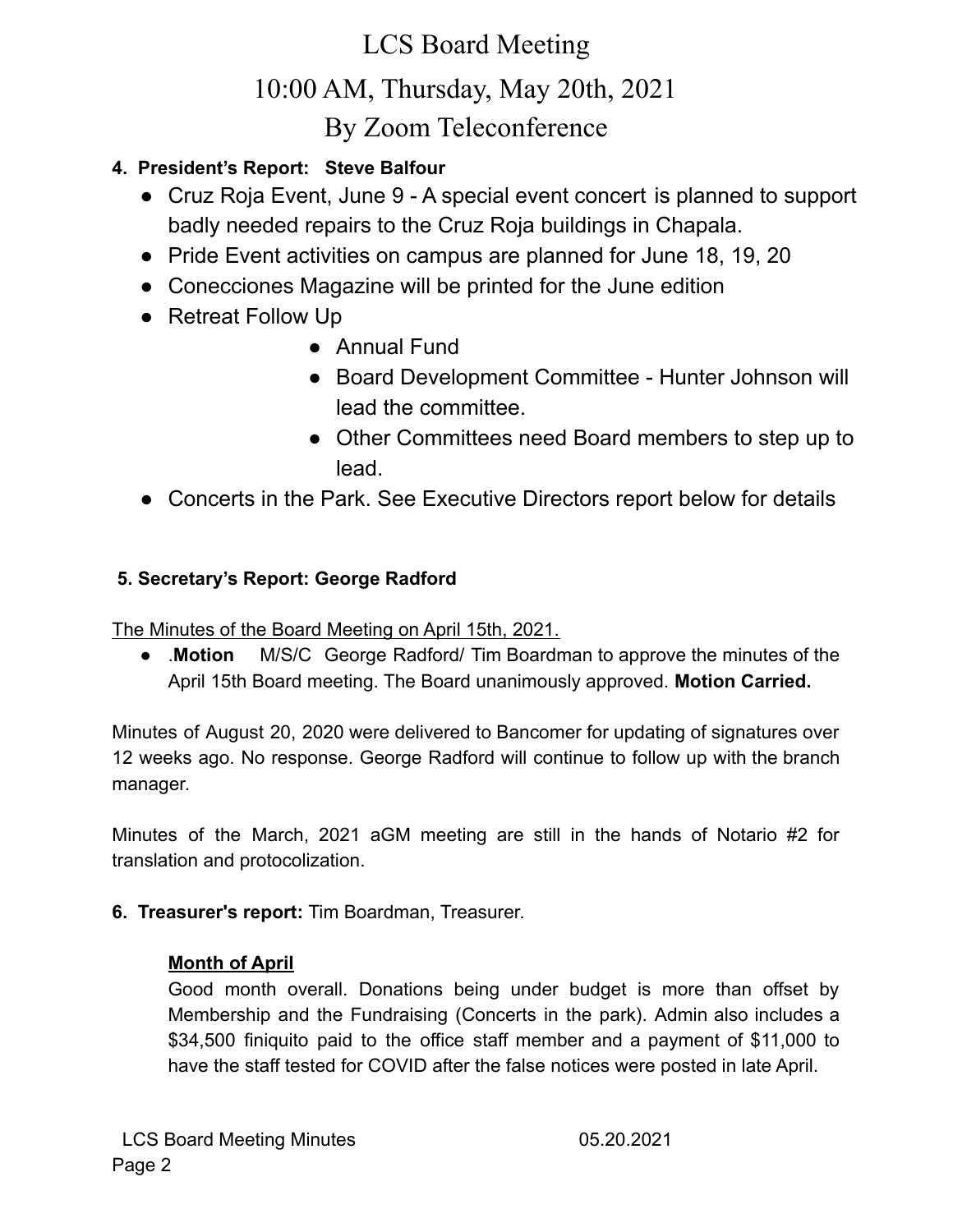### **Year to date [YTD]**

Although still in deficit for the year, The LCS is doing better than expected. A shortfall in Donations is being offset by the Fundraising (Concerts)[\$350k net] and the Programs [\$96k net] starting earlier than the budget estimated. Unrestricted cash is at \$948k or close to 3 months of operations.

**Motion** M/S/C Tim Boardman/Larry Barnhardt to approve the addition of Mark Rochon to the LCS Finance Committee. This request is made in according to section 10.02(3) of the Constitution. The Board unanimously approved. **Motion Carried.**

### **7. Executive Director's Report - May, 2021. Luis Francisco Pacheco**

The campus continues to reopen and we are activating services and programs according to the COVID operational plan. It is important to remember that the red button was dismissed, but we are still in Phase one of the Operational COVID Strategy and will continue operating under those conditions. We expect new possibilities of opening more programs as the vaccination process of many of our members is being completed.

| <b>Attendance by week</b><br>Dates | #   |
|------------------------------------|-----|
| Feb 2 to Feb 6                     | 163 |
| Feb 8 to Feb 14                    | 380 |
| Feb 15 to Feb 21                   | 647 |
| Feb 22 to Feb 28                   | 750 |
| March 1 to March 7                 | 819 |
| March 8 to March 14                | 707 |
| March 16 to March 21               | 524 |
| March 22 to March 28               | 743 |
| March 29 to April 4                | 610 |
| April 5 to April 11                | 795 |
| April 12 to April 18               | 697 |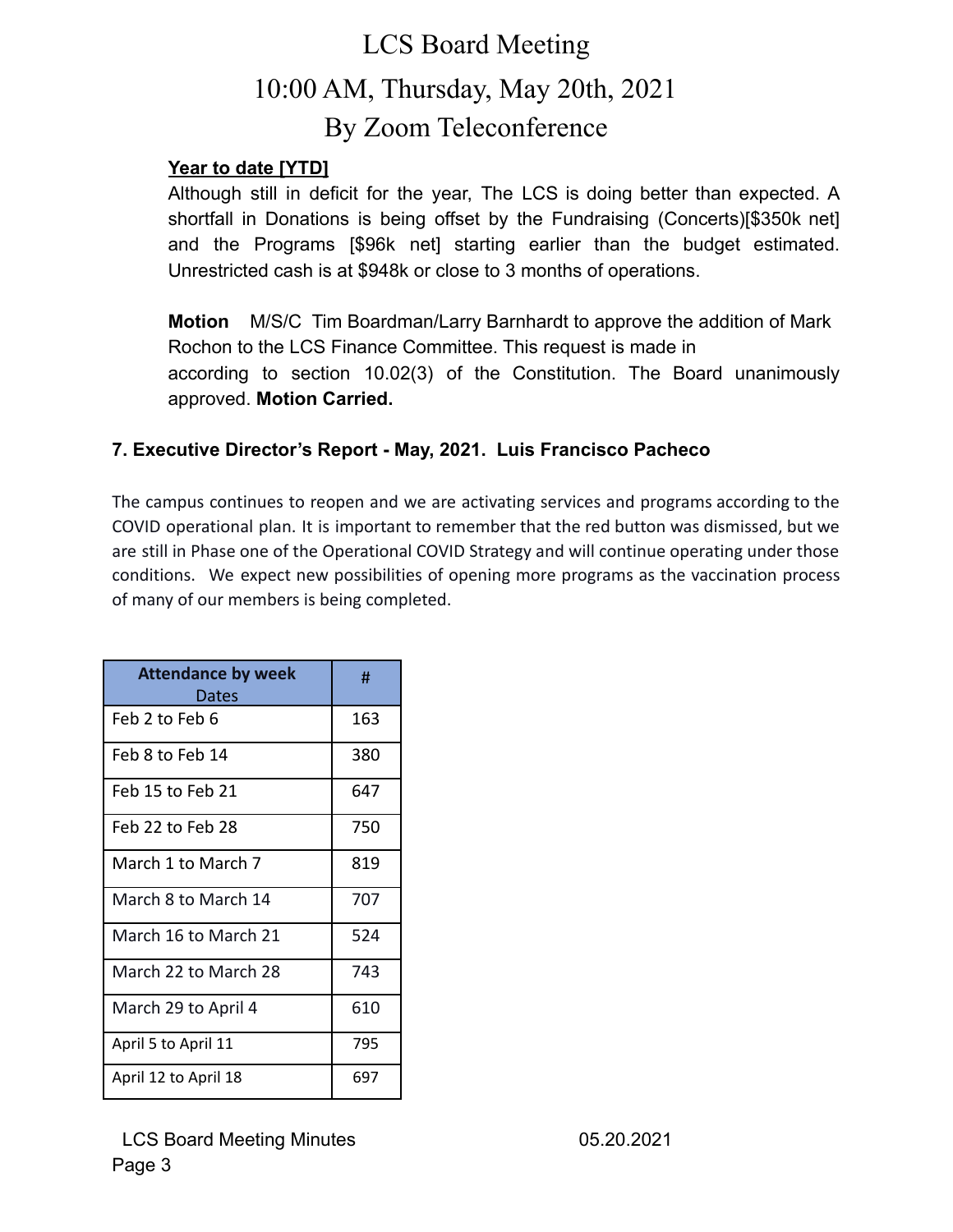| April 19 to April 25 | 675 |
|----------------------|-----|
| April 25 to May 2    | 757 |

Attendance on campus maintains steady and that is also reflecting on a more active participation in activities and courses. We are beginning to use the new application for the gates, with very good response; now we have all the member information, and we can tell people at the gate if their membership has expired.



### **Campus maintenance**

We kept on working with staff and volunteers on an annual maintenance plan. This month we have increased the work on gardens to prepare for the rainy season. We are doing the tree pruning. A donation was made to repair the front entrance ramp and sidewalk. Started repairing the front entrance ramp and sidewalk and working on a solution that will keep us protected from water coming in during the rainy season. The finance server needs to be urgently replaced. A new one is on order.

We are looking into a new garbage collector service trying to reduce prices.

### **Development activities**

We sent an appeal on April 27, we got 31 clicks on the donation link. The donations program is currently being updated because not enough follow up is being done. Thank you notes have been sent but need an update. We had 91 clicks on the donation link in the appeal. On the April magazine email 8 clicks were registered on the donation link. It is necessary to cross information from the actual donations and contact everyone that went in but didn't close the donation.

The Enrique de Allende and Effie Passero concert took place on April 11<sup>th</sup>. Two hundred and four people attended. The second concert with Keith Tynes took place on April 18<sup>th</sup>. A hundred and sixty-one people attended. The  $7<sup>th</sup>$  concert is scheduled for May 5 featuring Enrique de Allende the  $8<sup>th</sup>$  concert is scheduled for May 16<sup>th</sup> with Effie Passero. Our 9<sup>th</sup> concert will be May 30<sup>th</sup> and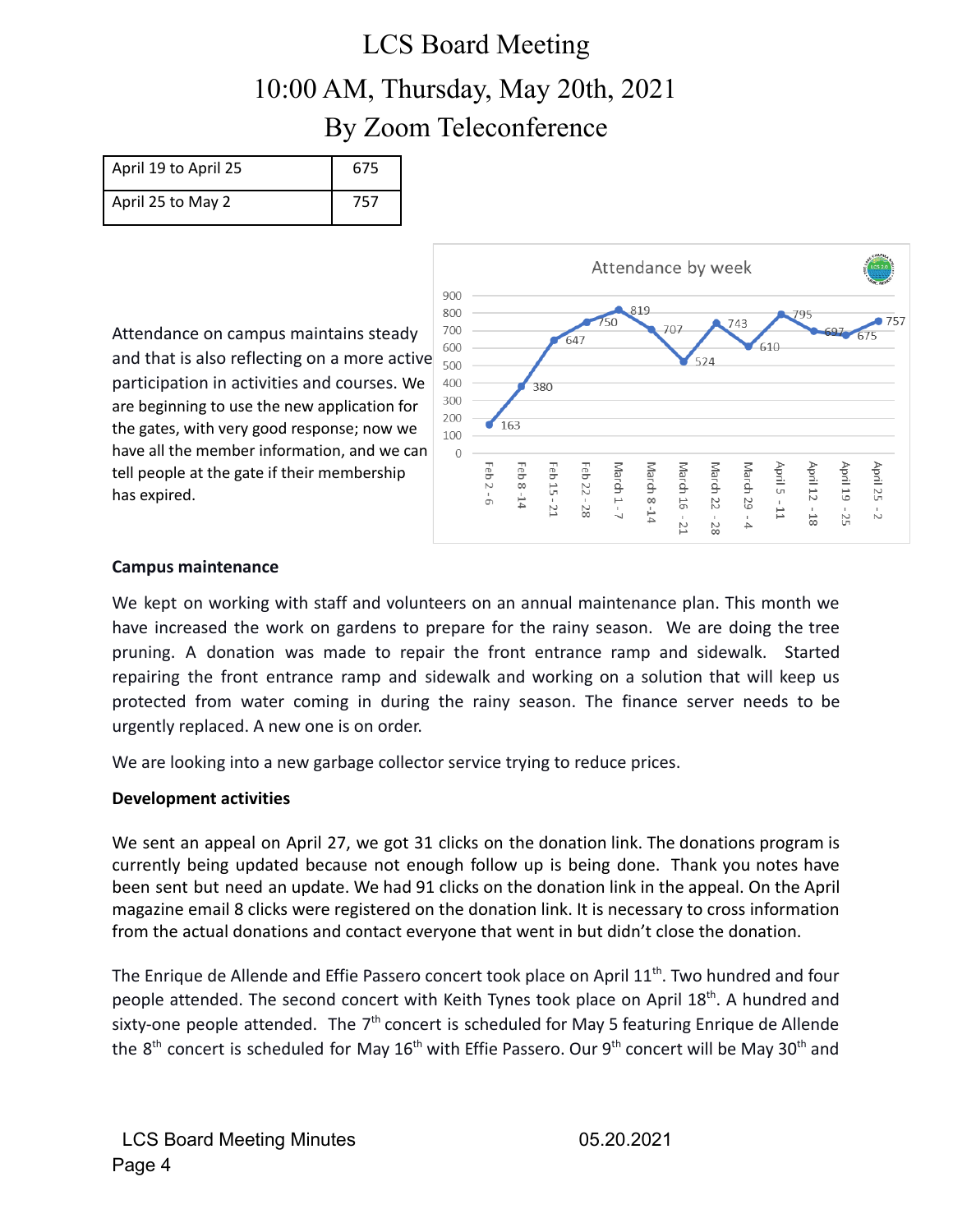is a special event with Michael Reason. We are reinforcing social distance measures to keep members and volunteers safe. New sponsors are coming on board.

This concert series is still our most important fundraising event.

We collaborated and hosted an event with The Feria de los Maestros del Arte on April 30 & May  $1<sup>st</sup>$ . Since May  $1<sup>st</sup>$  is a non-labor Mexican day, The Feria paid for the housekeeping services.

Open Circle continued according to the schedule.

| Date     | Conference                                                      | Attendance |  |  |  |
|----------|-----------------------------------------------------------------|------------|--|--|--|
|          |                                                                 |            |  |  |  |
| April 4  | David Ellison. It is only by Leaving your home that you find it | 60         |  |  |  |
| April 11 | Phill Rylett. Don't learn Spanish (do this instead)             | 120        |  |  |  |
| April 18 | Cesar Vega y Tran Dang. Leave no one behind                     | 63         |  |  |  |
| April 25 | Spring Mariachi Music. Daniel Medeles                           | 120        |  |  |  |

The Executive director, Development director, Education director, and Graphic designer continue designing the Givecloud platform. We advance on the design and upload simulation so it can be tested according to our operation needs. Could not make it to start in March and the try out will probably go into May. We are looking for someone that will help us coordinate and move forward with that project.

The book donations are being kept at the South campus and the library has started to process them.

### **Education Programs.**

Spanish in action: The new period started. All classes are full. We started a new level: 2B and will start the 3A level in May. Level 3B is being prepared so it can be opened in July. We are using Wilkes Center for some of these classes.

Spanish a la Carta: we launch another 2 classes, basic topics this time since the topic for advanced seems not to be attractive.

We continue with Driver's license courses and aid and launch again the "Mexican Salsas" class.

Mexican Advisory Council: Work plan for its implementation is on course. The email invitation for the first meeting to those people who accepted to participate was sent. Nine one-on-one meetings to welcome and introduce the members had taken place. First meeting is May 6.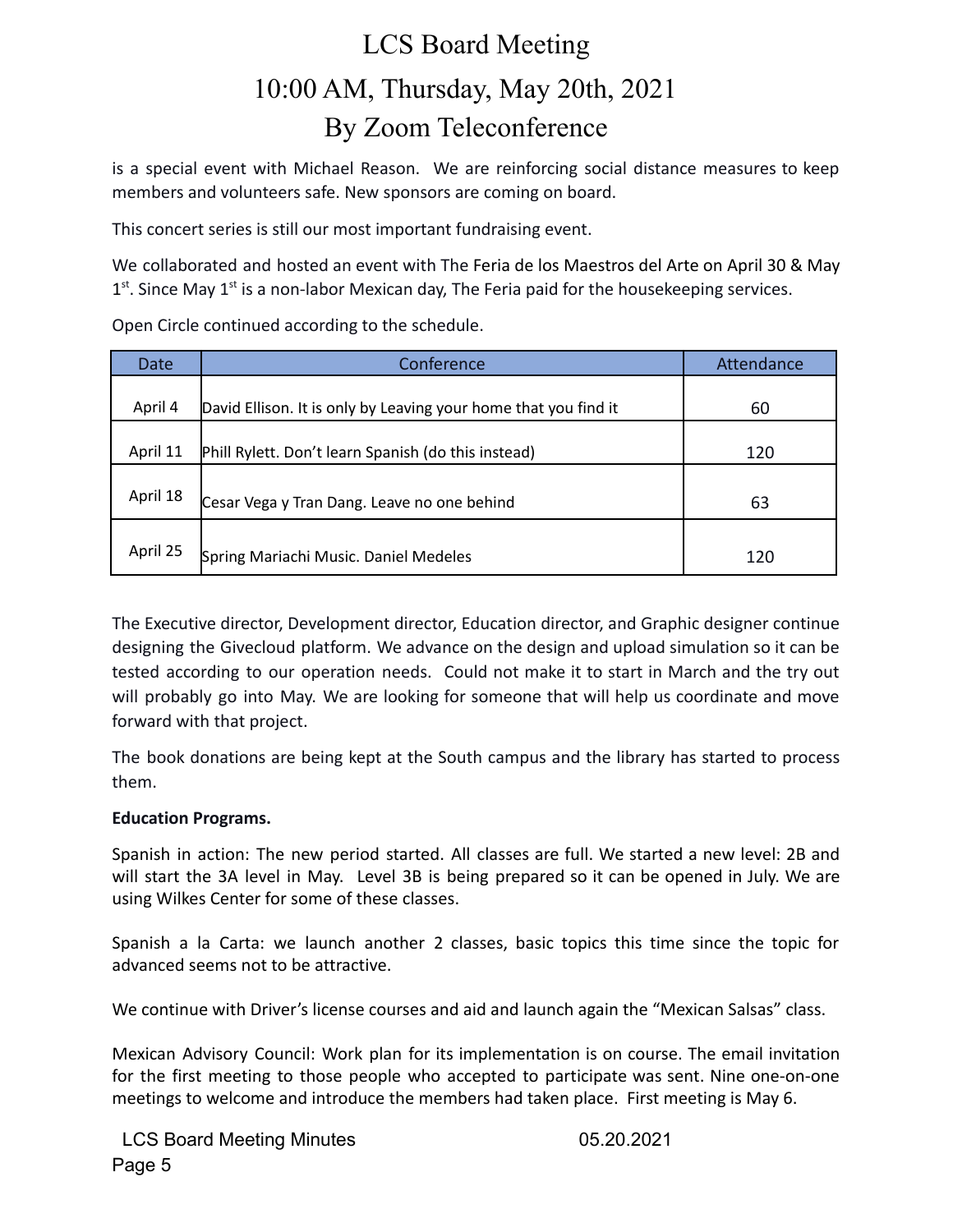We are looking into paying some publicity on Facebook to promote our classes. Since Facebook's logarithm only shows our post only to a few people.

The first class getting this is Intro to Lakeside that has been planned for June.

#### **Human resources.**

Shelley Huerta Moncisvais, our Auxiliary Bookkeeper, left April 16. Vanessa Castañeda Rodriguez filled the position on April  $9<sup>th</sup>$ . Vanessa was doing her social service in the Development Office and she is a part of our Student Aid Program. A training program was prepared by Arturo, our accountant.

Arrangements were made so all employees got tested for COVID. No positive result came up. We are doing everything necessary to take care of the entire community and avoid the chain of infections. We are giving our staff all the support we can.

#### **Volunteers**

The second managers general meeting took place on April 23. We continue to work on an annual plan for each area and a general volunteer plan. Monthly managers meetings will be held. We had lunch with the docent's team. We want to keep having these gatherings every month, so the docents will learn more about LCS and start building a service-oriented culture.

#### **Conecciones Magazine:**

We designed and included 13 external advertisements and 6 LCS advertisements. We had 640 views and 718 impressions to-date.

#### **Social Media:**

We got 105 new followers, 54 posts and 8,847 people reached. The New LCS kitties Facebook page was created to support adoption of the cats on campus.

#### **Molinari Estate**

As instructed on the Board retreat, we have proceeded to look for possible donations to acquire the property.

#### **Membership**

We can see a small rise in the membership numbers.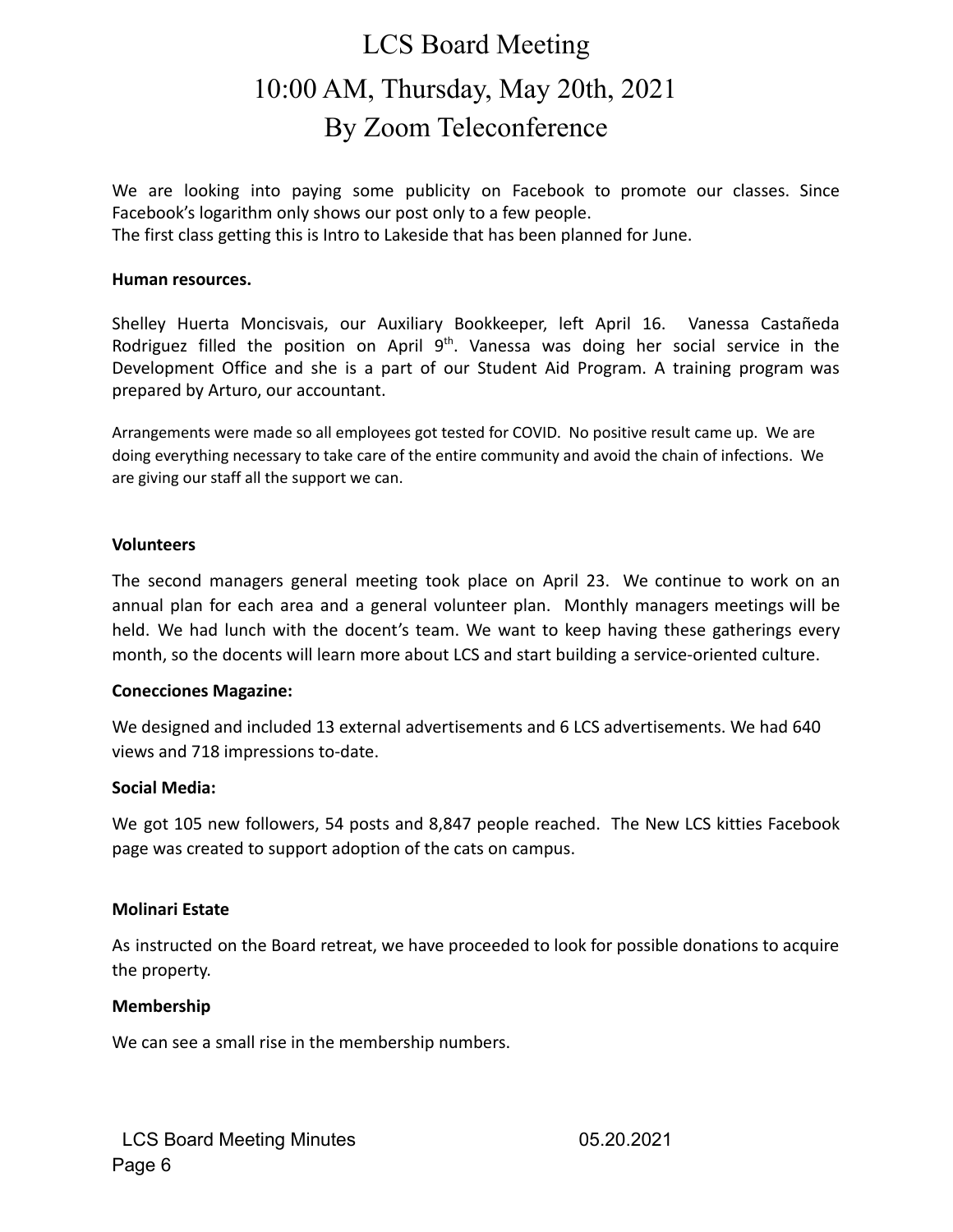## LCS Board Meeting

10:00 AM, Thursday, May 20th, 2021

## By Zoom Teleconference

| Membershi<br>p Type         | Jan<br>19<br>as<br>of<br>2/1<br>/19 | Feb<br>19<br>as<br><b>of</b><br>3/1<br>/19 | Mar<br>19<br>as<br><b>of</b><br>4/1<br>/19 | Apr<br>19<br>as<br><b>of</b><br>$5/1$<br>/19 | <b>Dec</b><br>19<br><b>as</b><br>of<br>1/1<br>/20 | Jan<br>20<br>as<br>of<br>2/1<br>/20 | Feb<br>20<br>as<br>of<br>3/1<br>/20 | Mar<br>20<br>as<br>of<br>4/1<br>/20 | Apr<br>20<br>as<br>of<br>$5/1$<br>/20 | May<br>20<br>as<br>of<br>6/1<br>/20 | <b>Dec</b><br>20<br>as<br>of<br>1/1<br>/21 | Jan<br>21<br>as<br><b>of</b><br>2/1<br>/21 | Feb<br>21<br>as<br>of<br>3/1<br>/21 | Mar<br>21<br>as<br>of<br>4/1<br>/21 | Apr<br>21<br>as<br><b>of</b><br>5/1<br>/21 |
|-----------------------------|-------------------------------------|--------------------------------------------|--------------------------------------------|----------------------------------------------|---------------------------------------------------|-------------------------------------|-------------------------------------|-------------------------------------|---------------------------------------|-------------------------------------|--------------------------------------------|--------------------------------------------|-------------------------------------|-------------------------------------|--------------------------------------------|
| <b>Business</b><br>Gold     | $\overline{4}$                      | 4                                          | $\overline{\mathbf{4}}$                    | $\overline{4}$                               | $\overline{3}$                                    | $\overline{2}$                      | $\overline{2}$                      | $\overline{2}$                      | $\overline{2}$                        | $\overline{3}$                      | $\mathbf{1}$                               | $\mathbf 1$                                | $\mathbf{1}$                        | $\mathbf{1}$                        | $\mathbf 0$                                |
| <b>Business</b><br>Paladium | $\mathbf 0$                         | 0                                          | $\pmb{0}$                                  | $\mathbf 0$                                  | $\mathbf{1}$                                      | $\overline{2}$                      | $\overline{2}$                      | $\overline{2}$                      | $\overline{2}$                        | $\overline{2}$                      | 0                                          | $\mathbf 0$                                | $\mathbf 0$                         | $\pmb{0}$                           | $\mathbf 0$                                |
| <b>Business</b><br>Platinum | $\overline{2}$                      | $\overline{2}$                             | $\overline{2}$                             | $\overline{2}$                               | 2                                                 | $\overline{2}$                      | $\overline{2}$                      | $\overline{2}$                      | $\overline{2}$                        | $\mathbf{1}$                        | 0                                          | $\mathbf 0$                                | $\mathbf 0$                         | $\mathbf 0$                         | $\mathbf 0$                                |
| <b>Business</b><br>Silver   | $\mathbf{1}$                        | $\mathbf{1}$                               | $\mathbf{1}$                               | $\mathbf{1}$                                 | $\mathbf{1}$                                      | $\overline{2}$                      | $\overline{2}$                      | $\overline{2}$                      | $\overline{2}$                        | $\overline{3}$                      | 3                                          | 3                                          | 3                                   | 4                                   | $\overline{4}$                             |
| <b>Business</b><br>Titanium | $\mathbf 0$                         | $\mathbf 0$                                | 0                                          | $\mathbf 0$                                  |                                                   |                                     | $\overline{\phantom{a}}$            | $\overline{a}$                      | $\overline{\phantom{a}}$              | $\mathbf{1}$                        | 3                                          | $\overline{3}$                             | 3                                   | 3                                   | $\overline{2}$                             |
| Employee                    |                                     | $\mathbf{1}$                               | $\mathbf{1}$                               | $\mathbf{1}$                                 | $\mathbf{1}$                                      | $\mathbf{1}$                        | $\mathbf{1}$                        | $\mathbf{1}$                        | $\mathbf{1}$                          | $\mathbf{1}$                        | $\mathbf{1}$                               | $\mathbf{1}$                               | $\mathbf{1}$                        | $\mathbf{1}$                        | $\mathbf{1}$                               |
| Life Member                 | 14                                  | 14                                         | 14                                         | 14                                           | 16                                                | 16                                  | 16                                  | 16                                  | 16                                    | 16                                  | 14                                         | 14                                         | 14                                  | 14                                  | 15                                         |
| Monthly<br>Member           | 181                                 | 281                                        | 235                                        | 101                                          | 91                                                | 177                                 | 154                                 | 89                                  | 13                                    | 5                                   | 22                                         | 15                                         | 23                                  | 29                                  | 22                                         |
| Regular<br>Member           | 228<br>$\mathbf{1}$                 | 226<br>8                                   | 227<br>3                                   | 224<br>5                                     | 216<br>$\overline{4}$                             | 219<br>$\mathbf{1}$                 | 216<br>4                            | 208<br>6                            | 197<br>$\overline{2}$                 | 184<br>$\mathbf 0$                  | 142<br>5                                   | 132<br>3                                   | 139<br>7                            | 144<br>8                            | 144<br>9                                   |
| Senior<br>Member            | 343                                 | 346                                        | 348                                        | 339                                          | 322                                               | 337                                 | 349                                 | 331                                 | 315                                   | 297                                 | 295                                        | 276                                        | 283                                 | 287                                 | 283                                        |
| Student<br>Member           | $\overline{2}$                      | $\overline{2}$                             | 3                                          | 3                                            | $\overline{2}$                                    | $\overline{2}$                      | $\mathbf{1}$                        | $\overline{2}$                      | $\mathbf{1}$                          | $\mathbf{1}$                        | 0                                          | 0                                          | $\mathbf 0$                         | $\pmb{0}$                           | $\mathbf 0$                                |
| <b>Total</b>                | 282<br>8                            | 291<br>9                                   | 288<br>1                                   | 271<br>$\pmb{0}$                             | 260<br>3                                          | 273<br>2                            | 269<br>3                            | 253<br>3                            | 232<br>6                              | 217<br>$\mathbf 0$                  | 176<br>4                                   | 163<br>6                                   | 172<br>5                            | 178<br>7                            | 177<br>6                                   |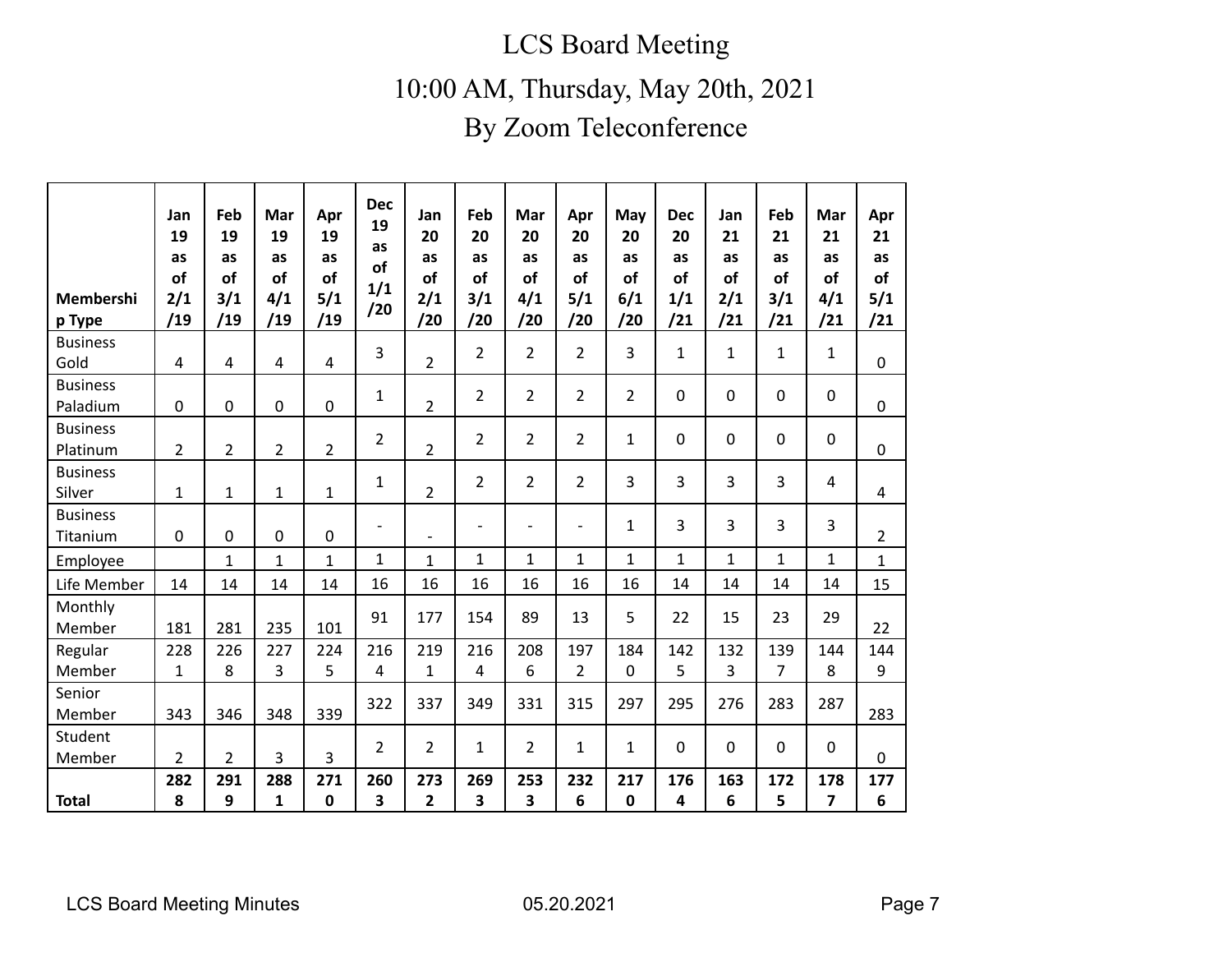### **8. Audit Committee Report: Brian dalziel, Chairperson**.

● No significant activity to report.

### **9. Membership Committee: Brian Dalziel, Chairperson**

● No significant activity to report.

### **10. Community Committee: Larry Barnhardt, Chairperson**

#### **Mexican Advisory Council -**

- The full committee met for the first time on May 6th led by Yolly Martinez and Alfredo Perez. Seven committee members attended. The next meeting will be June 10th
- Members are appointed for 3 year terms
- Alfredo Perez will serve as the liaison between the committee and the LCS Board of Directors.
- **11. Old Business:** No items raised.

### **12. Adjournment**

M/S/C Richard Chase/Tim Boardman to adjourn the meeting. The Board unanimously approved adjournment at 12:05 P.M.

### **The next board meeting date will be Thursday, June 17th, 2021 at 10:00 AM via ZOOM teleconference**.